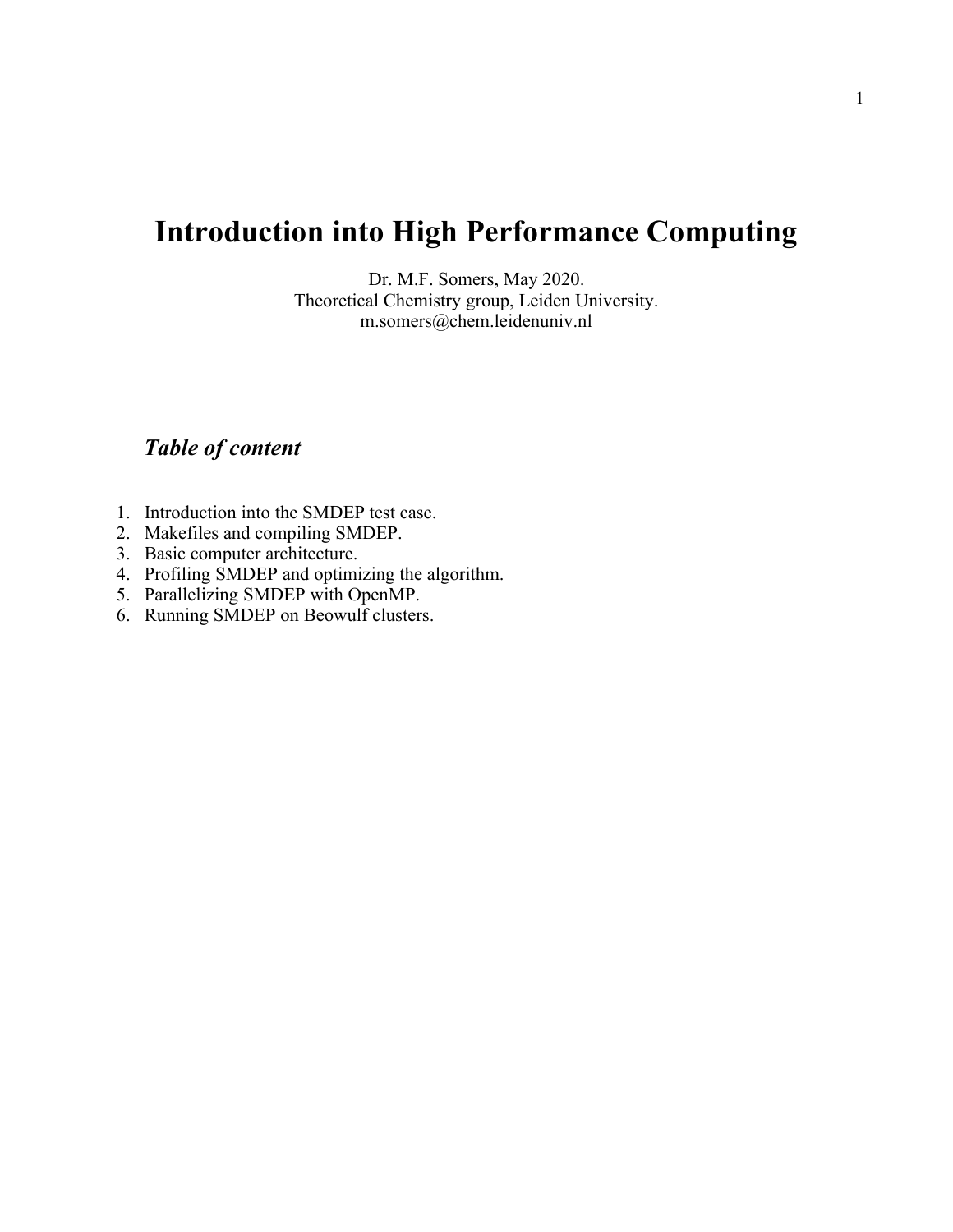## *Introduction into SMDEP*

In this course a basic introduction into the field of High Performance Computing (HPC) is given. HPC is a field of science in which challenging scientific problems are addressed through computing. These challenging problems often work on the boundary of what is still just computable and what is not. Examples of those scientific challenging areas are i.e. protein folding or molecular dynamics or the dynamics of large galaxies. In these problems, it is the computer that limits the number of particles or stars that can actually be simulated.

In this course the basics of HPC are discovered by actually doing a challenging example molecular dynamics simulation and by going through the example step by step, you will learn how to make possible what seems to be impossible at first. The tricks and techniques you learn in this course can be applied to many other challenging computations.

This course makes heavily use of a Simple Molecular Dynamics Example Program (SMDEP). This code is only about 450 lines of C, but does contain all the basic stuff to be a true Molecular Dynamics (MD) program. You can find the sources of the program in the SMDEP sub-directory. The main code can be found in the file 'SMDEP.c' and essentially only contains two things, a function to setup an initial test system, and a loop for integrating the equation of motion, which in this case is just the Newton law (http://en.wikipedia.org/wiki/Newton's laws of motion). The integration of the equation of motion is done step by step in time by calling the integrator located in the file 'Integrator.c', which implements a straightforward Velocity-Verlet type integrator

[\(http://en.wikipedia.org/wiki/Verlet\\_integration\)](http://en.wikipedia.org/wiki/Verlet_integration). It is in this integrator that the forces acting on all the particles need to be computed and that's why the integrator has a special parameter to specify the force field function of the example system:

```
int IntegrateATimeStep( int N, Particle P[], Particle Pdt[], double dt, ForceRoutineType 
TheForceRoutine )
{
 int i;
 // Perform integration of position from P into Pdt... Assume that the forces are already 
computed correctly...
for( i = 0; i < N; ++i )
 {
 Pdt[ i ].m = P[i ].m;Pdt[ i ].r = AddVectors( P[ i ].r, AddVectors( ScalarVector( dt / P[ i ].m, P[ i ].p ),
ScalarVector( 0.5 * dt * dt / P[i] .m, P[i] .F) ) );
 }
 // Now calculate forces at t=dt into Pdt...
if( i = (*TheForceRoutine)( N, Pdt ) ) return( i );
 // And finally update momenta too into Pdt...
for( i = 0; i < N; ++i)
 Pdt[ i ].p = AddVectors( P[ i ].p, ScalarVector( 0.5 * dt, AddVectors( P[ i ].F,
Pdt[ i ].F ) ) );
 return( 0 );
}
```
The integrator and the force routine all use vectors and the basic vector arithmetic is implemented into the 'Vector.c' code. Particles, and basic functions for handling them, are defined in the 'Particles.c' file. The example Lennard-Jones force field [\(http://en.wikipedia.org/wiki/Lennard-Jones\\_potential\)](http://en.wikipedia.org/wiki/Lennard-Jones_potential) has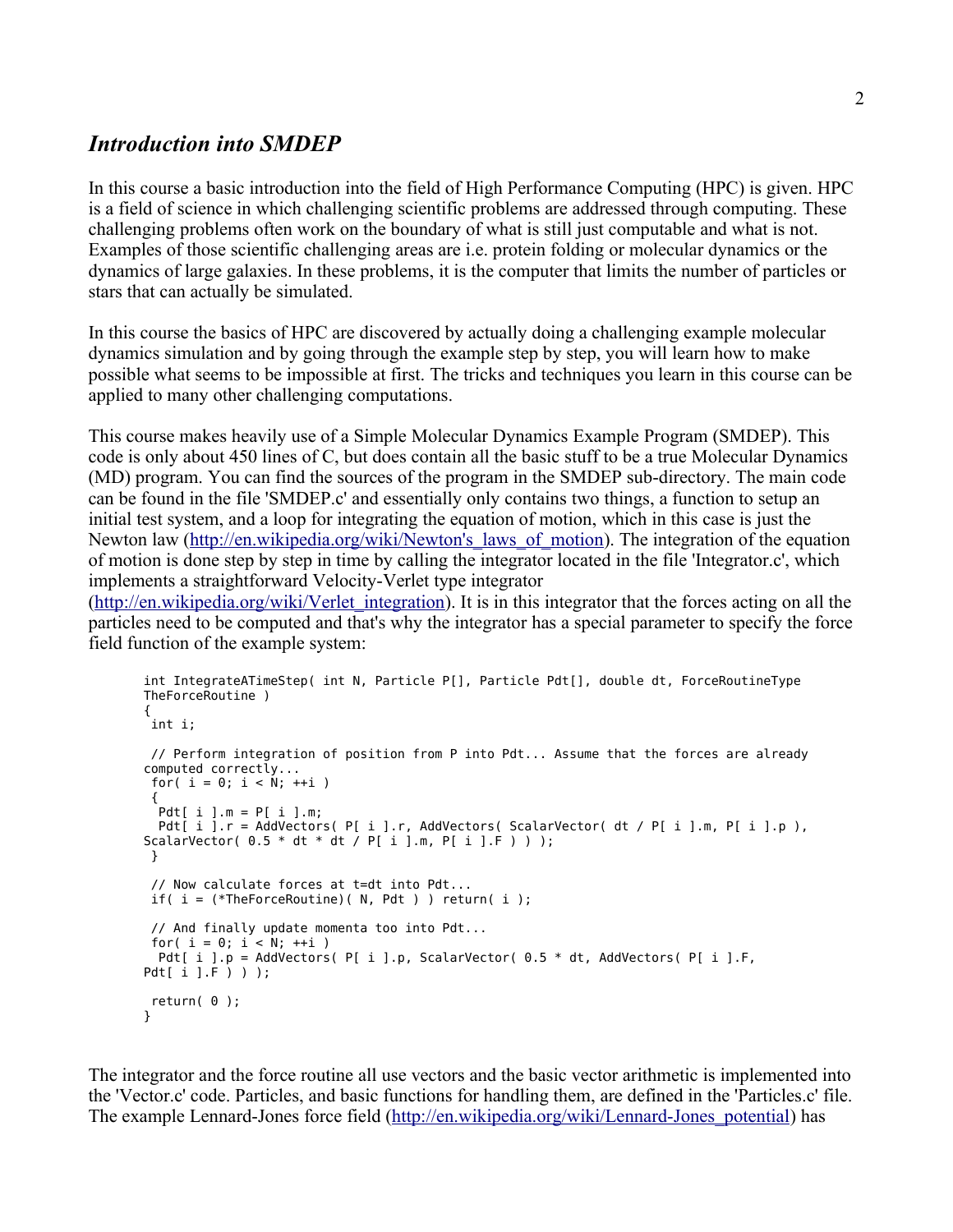been implemented into the 'LennardJones.c' file.

Please study the code well and try to answer the following questions before going to the next chapter.

#### *Questions and Exercises:*

- *1) How many components does a vector in SMDEP have and how is the length of such a vector determined?*
- *2) What fields does a particle structure have in SMDEP and what do they represent? How is the total kinetic energy of a collection of particles computed and what is the center of mass?*
- *3) Where is the number of particles set for the simulation and the total time to be simulated?*
- *4) Given the integrator routine above, how many force calculations are needed per time step?*
- *5) Below is given the basic Lennard-Jones force routine. Given N particles, how many pairs are there in total? How come the loops over i and j are as shown? Why was the routine implemented by looping over pairs rather than looping directly over all particles? What part of this routine do you think is the computationally most expensive part?*

```
int LennardJonesForces( int N, Particle P[] )
{
 Vector r;
 int i, j;
 double k;
  for( i = 0; i < N; ++i )
  P[ i ].F.X = P[ i ].F.Y = P[ i ].F.Z = 0.0;
 for( i = 0; i < N; ++i )
  for( j = i + 1; j < N; ++j )
   {
    r = SubVectors( P[ j ].r, P[ i ].r );
    k = 4.0 * LENNARDJONES_EPSILON * ( 12.0 * pow( LENNARDJONES_SIGMA / AbsVector( r ), 12.0 ) - 
6.0 * pow( LENNARDJONES_SIGMA / AbsVector( r ), 6.0 ) ) / AbsVector( r );
 P[ i ].F = AddVectors( P[ i ].F, ScalarVector( k, r ) );
 P[ j ].F = SubVectors( P[ j ].F, ScalarVector( k, r ) );
  }
 return( 0 );
}
```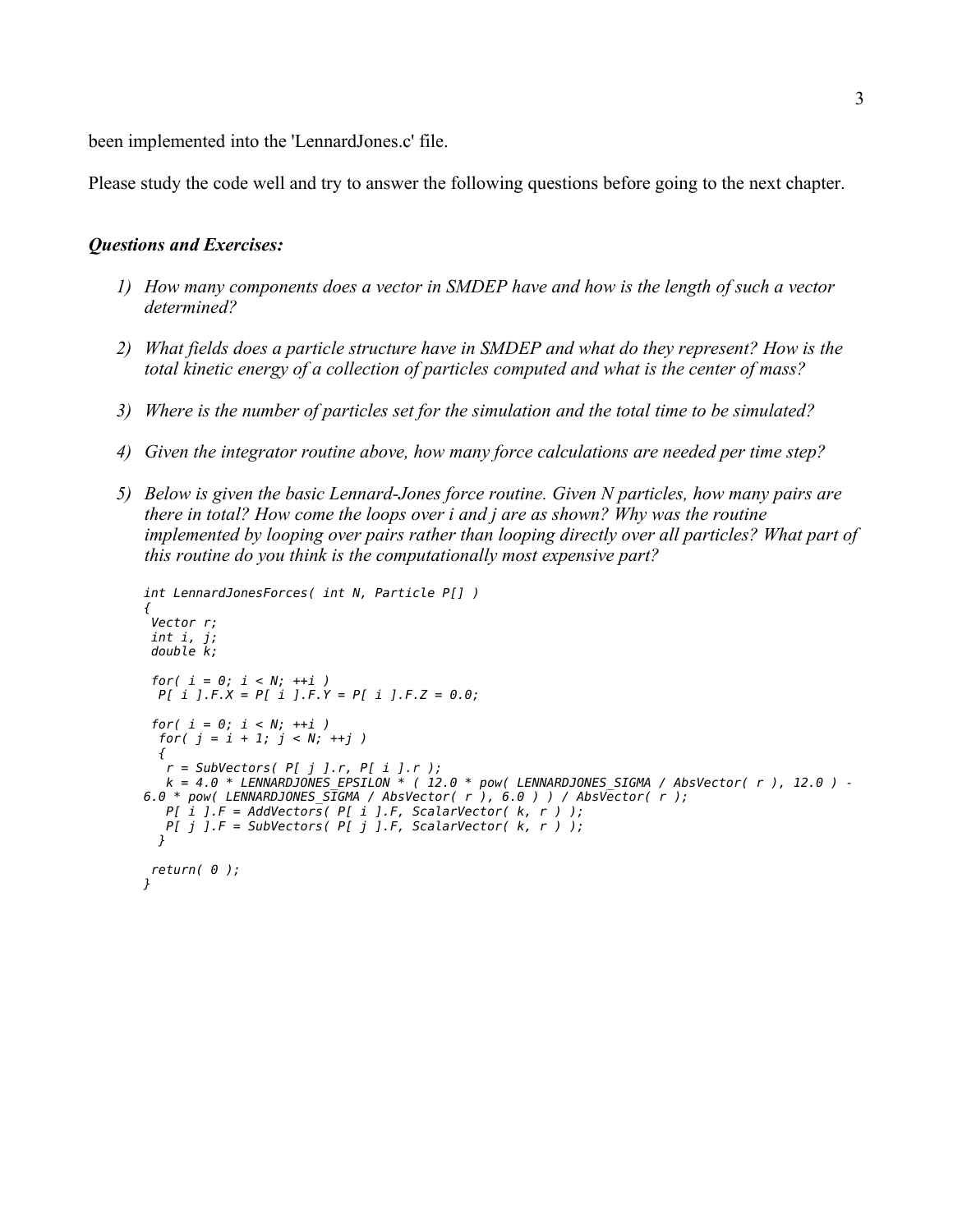## *Makefiles and compiling SMDEP*

Before you can actually start and run your first simulation with SMDEP, you will need to compile the program. Compiling scientific codes is often done by using the 'make' tool. The 'make' tool takes a so called 'Makefile', which contains all the information on how to make the program. 'make' will use that information and invoke the necessary compilers or commands. In the SMDEP subdirectory you can find the 'Makefile' for SMDEP:

```
# Basic makefile for SMDEP code...
# The flags to use in compiling and loading...
CC = gccCFLAG\bar{S} =
LDFLAGS =# All the .o needed in this program...
OBJS = SMDEP.o Vector.o Particles.o Integrator.o LennardJones.o
# Rule to make .o from .c files...
%.o : %.c
         ${CC} ${CFLAGS} -c $<
# Rule to make SMDEP.x from all .o files...
SMDEP.x : ${OBJS}
        ${CC} -o SMDEP.x ${LDFLAGS} ${OBJS} -lm
# Rule to clean up crap...
clean :
         rm -rf ${OBJS} SMDEP.x gmon.out
```
In this 'Makefile' two targets have been specified; 'SMDEP.x' and 'clean'. If you invoke 'make' with the 'clean' target (by invoking 'make clean'), the 'rm -rf ...' command is actually executed. If you invoke 'make' without any targets, the first target (in this case 'SMDEP.x') is being made. It will then invoke the command 'gcc -o SMDEP.x SMDEP.o Vector.o Particles.o Integrator.o LennardJones.o' after having made these individual .o files because as was specified for the target 'SMDEP.x', SMDEP.x' depends on it. Each of the needed .o files are automatically created from the corresponding .c file with a command similar to i.e. 'gcc -c Vector.c'. 'make' knows how to do this because it was specified in the 'Makefile' in the part containing '%.o : %.c'. This line actually means, any .o file depends on its corresponding .c file and can be generated form the .c file by invoking the GNU gcc compiler. So, to compile the code, just run the 'make' command in the SMDEP subdirectory. 'make' will take care of all dependencies for you and invoke the correct compiler commands for you. You can even add extra compiler options by setting the 'CFLAGS' and 'LDFLAGS' parameters in the beginning of the 'Makefile'.

### *Questions and Exercises:*

- *1) Go into the SMDEP source directory, invoke 'make', make sure you understand how the SMDEP code is compiled and run the program by issuing the command 'time ./SMDEP.x'. How many seconds did this example simulation take?*
- *2) Change the number of particles from 100 to 50 and determine how long this simulation takes on your computer. Also time the program with a 150 and a 25 particle simulation. How does the program scale with the number of particles? How long would it take to run a 1000 particle*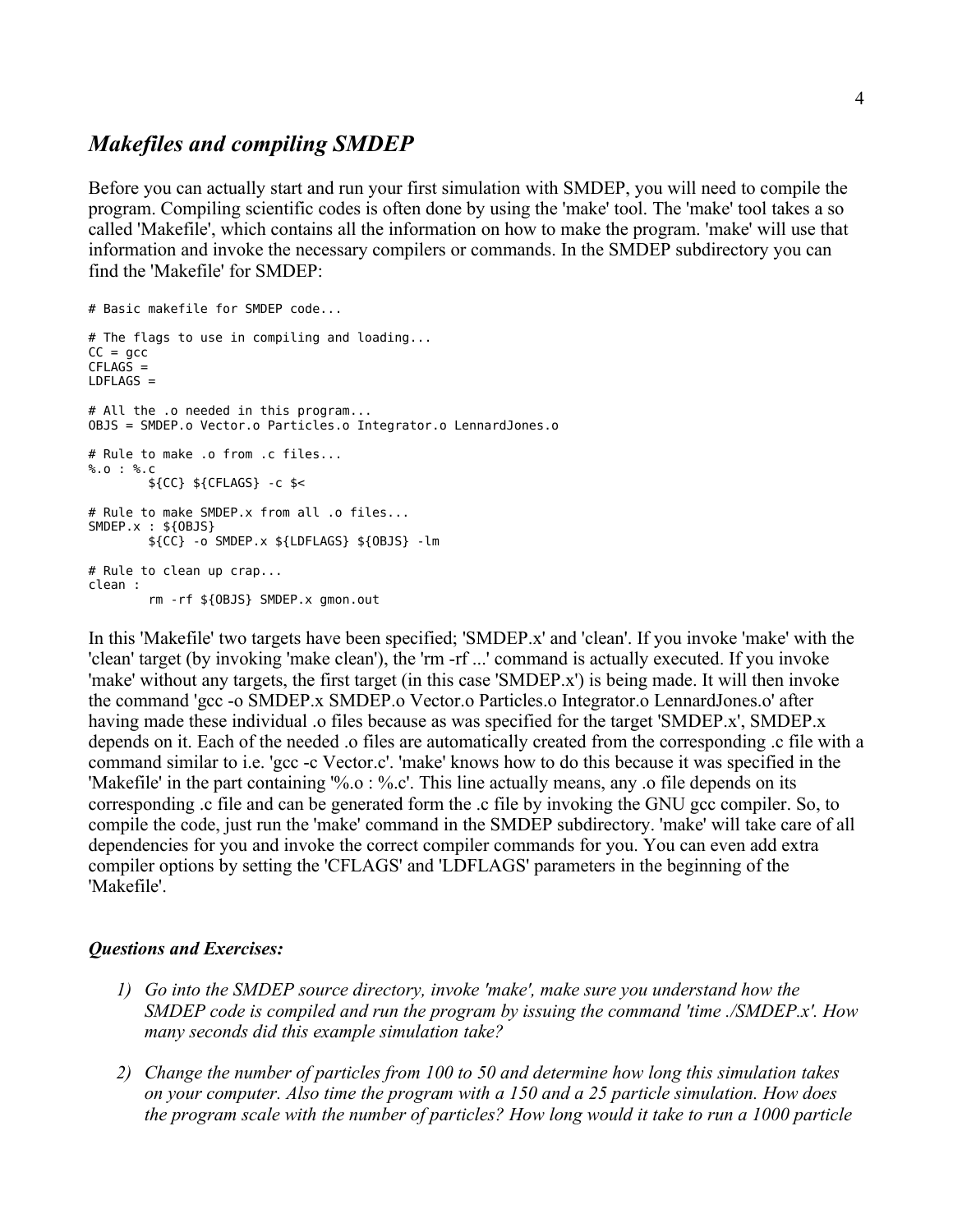*simulation? What about a 10000 particle simulation?*

*3) Which part of the program is very likely to cause the above observed scaling behavior?*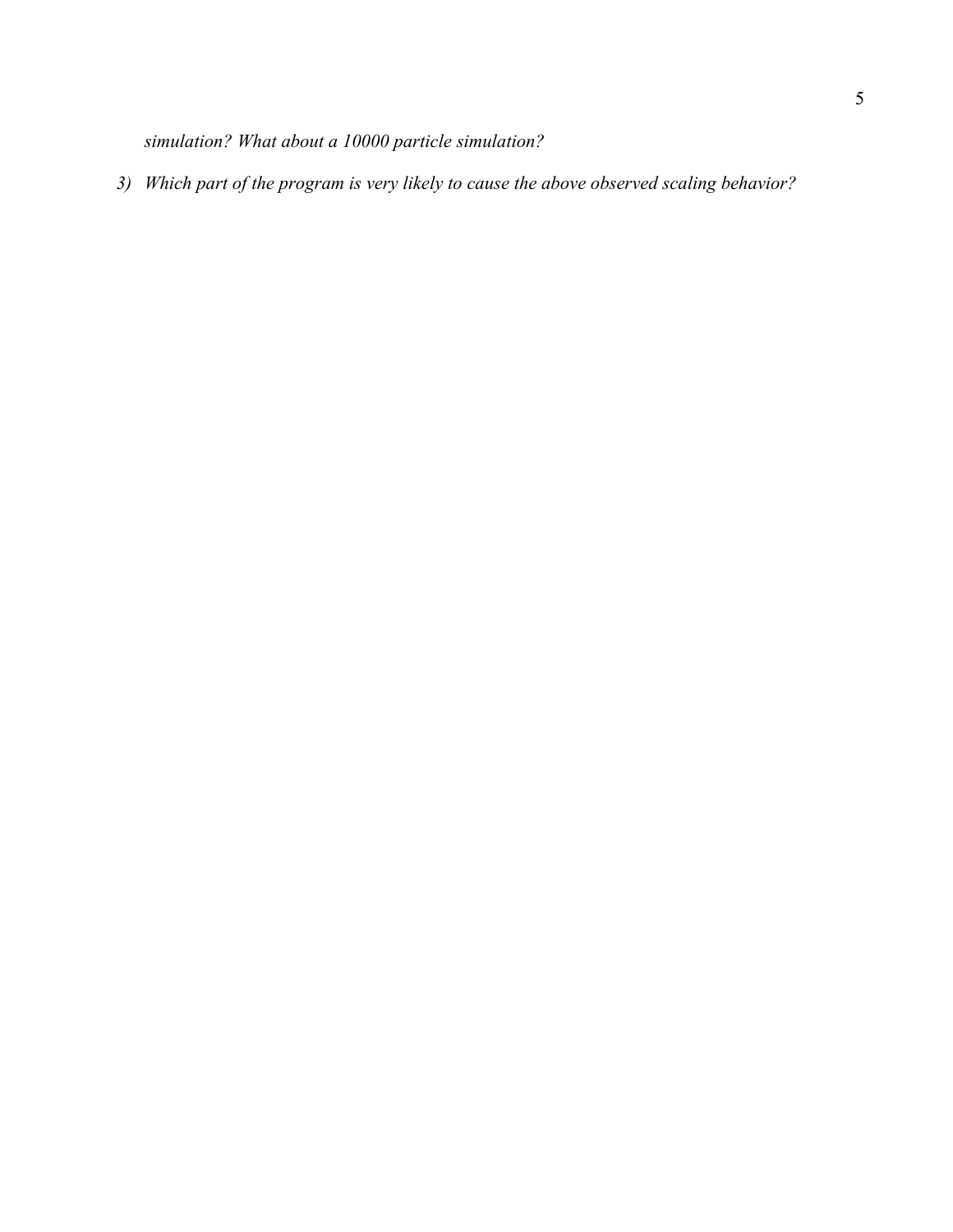## *Basic computer architecture*

In the previous chapter you actually compiled the SMDEP code and ran a few simulations. You also found out that, although the code works pretty fast for system sizes of about 100 particles, the scaling of the code, with respect to the number of particles, is quadratic, and simulations on systems of sizes of 1000 or more particles are probably less tangible on your desktop computer. Now you could obviously refrain yourself from simulating such large systems, however, sometimes the science you are doing does not give you any choice in that and somehow, programs often need to be optimized and perhaps parallelized too, to be able to run bigger simulations. With the SMDEP code, when going beyond 1000 particles, your are entering in the true realm of High Performance Computing (HPC). However, before indulging yourself even more, a basic introduction in computer architecture is needed. This chapter will deal with the knowledge you need to safely navigate through HPC-land.

Particularly important is the book 'Art of Assembly Language' written by Randall Hyde. You can find the book on-line at [http://www.phatcode.net/res/223/files/html/toc.html.](http://www.phatcode.net/res/223/files/html/toc.html) Although the book covers far more on the subject of actual assembly programming the x86 Intel architectures, chapter 3 covers the basic computer architecture often encountered in Supercomputers, Beowulf's, workstations and desktops nowadays. As is nicely demonstrated in the well-known Top-500 list of supercomputers [\(http://www.top500.org\)](http://www.top500.org/), the x86 Intel EM64T architecture takes up more than 70% of the 500 fastest computers of today. Chapter 3 of this book is therefore compulsory and should be read before answering or doing the following exercises.

### *Questions and Exercises:*

*1) Read chapter 3 of the 'Art of Assembly' of Randall Hyde and answer the following questions:*

- *What is a 'Von Nuemann architecture' and what components does it have?*
- *What is a 'data-bus' and what size is it on a Pentium processor?*
- *Is the x86 architecture 'little-endian' or 'big-endian'?*
- *How does the layout of data structures in memory affect the performance of the x86 architecture?*
- *Why is there a system-clock and what is a 'wait-state'?*

*- What is a 'cache', a 'cache-hit' and a 'cache-miss' and how can 'caching' improve the performance of a computer?*

*- What is a 'register'?*

*- Where are the 'instructions' of a program stored, what part of the CPU decodes them and what parts actually executes things in the CPU?*

- *Why is there a 'prefetch' unit?*
- *What is a 'pipe-line' and what purpose does it serve?*
- *How can you get a CPU to be 'super-scalar'?*
- *What can cause a 'pipe-line stall' or a 'pipe-line hazard'?*
- *How come the ordering of the CPU instructions is important for performance?*
- *2) The following two functions both setup a matrix and compute the trace of the matrix. Which version is faster and why?*

*double version\_1( int N, int M, double Matrix[ N ][ M ] ) { double R = 0.0;*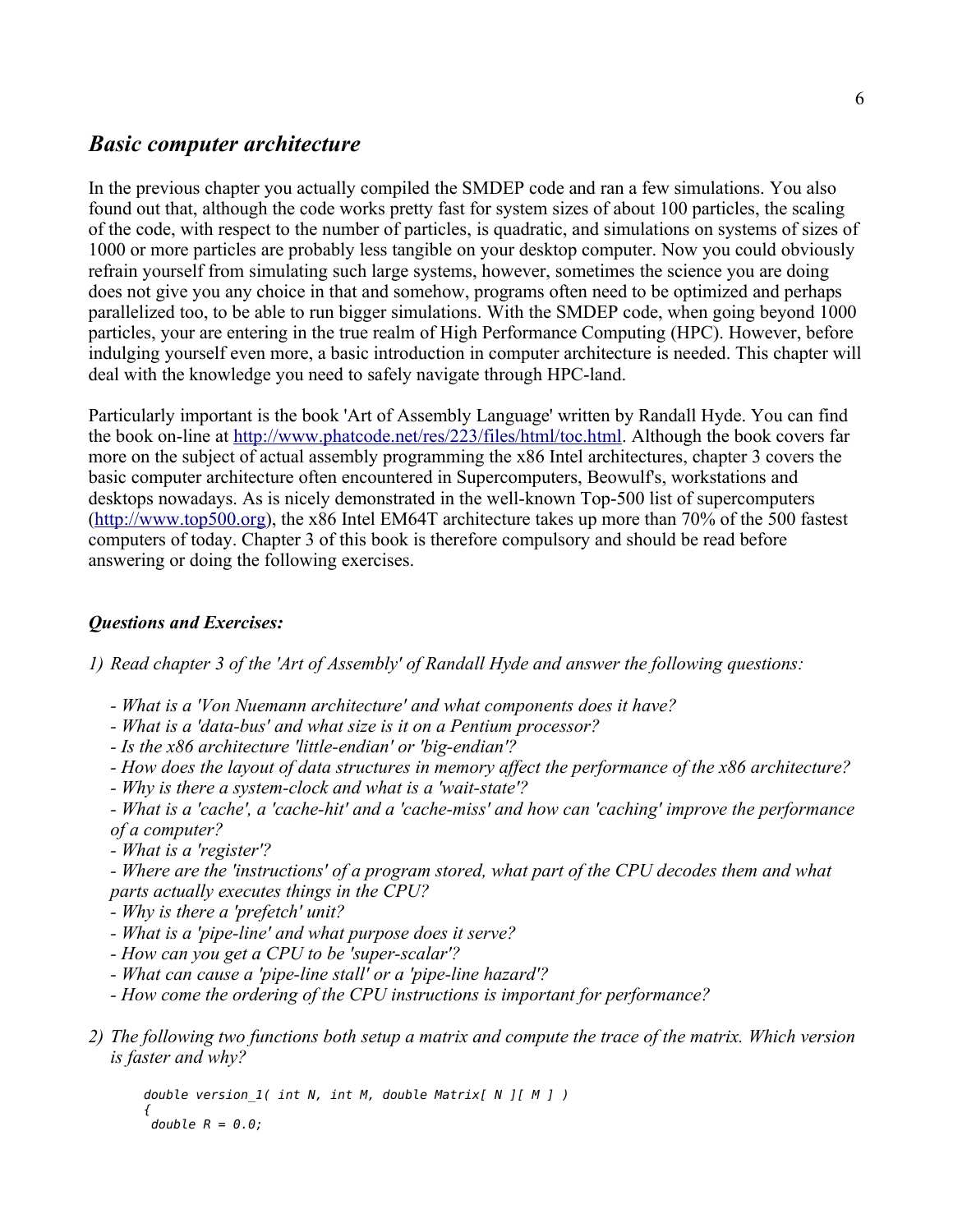```
 int n, m;
  for( m = 0; m < M; ++m )
  for( n = 0; n < N; ++n )
 {
   Matrix[ n ][ m ] = n * m;
   if( n == m ) R += Matrix[ n ][ m ];
   }
 return( R );
}
double version_2( int N, int M, double Matrix[ N ][ M ] )
{
  double R = 0.0;
 int n, m;
  for( n = 0; n < N; ++n )
  for( m = 0; m < M; ++m )
 {
   Matrix[ n ][ m ] = n * m;
   if( n == m ) R += Matrix[ n ][ m ];
   }
 return( R );
}
```
*3) The speed difference between version 1 and version 2 of the above function is clearly noticeable. Version 2 however, can be even further sped up. Why is the version 3 below again faster than version 2 for general values of N and M? Does the ordering of the loops still matter for the performance or for the algorithm?*

```
double version_3( int N, int M, double Matrix[ N ][ M ] )
{
 double *P = (double *)(Matrix);
 double R = 0.0;
 int n, m;
 for( n = 0; n < N; ++n )
  for( m = 0; m < M; ++m, ++P )
   {
    (*P) = n * m;
   if( n == m ) R += (*P);
 }
 return( R );
}
```
*4) Version 3 of the function, which is already significantly faster than the first version of the function, still contains an 'if'-statement in the inner-loop that can be removed at the expense of adding in a possible cache-miss into the outer-loop:*

```
double version_4( int N, int M, double Matrix[ N ][ M ] )
{
 double *P = (double *)(Matrix);
 double R = 0.0;
 int n, m;
 if( N > M ) 
 {
   for( n = 0; n < M; ++n )
 {
 for( m = 0; m < M; ++m, ++P )
```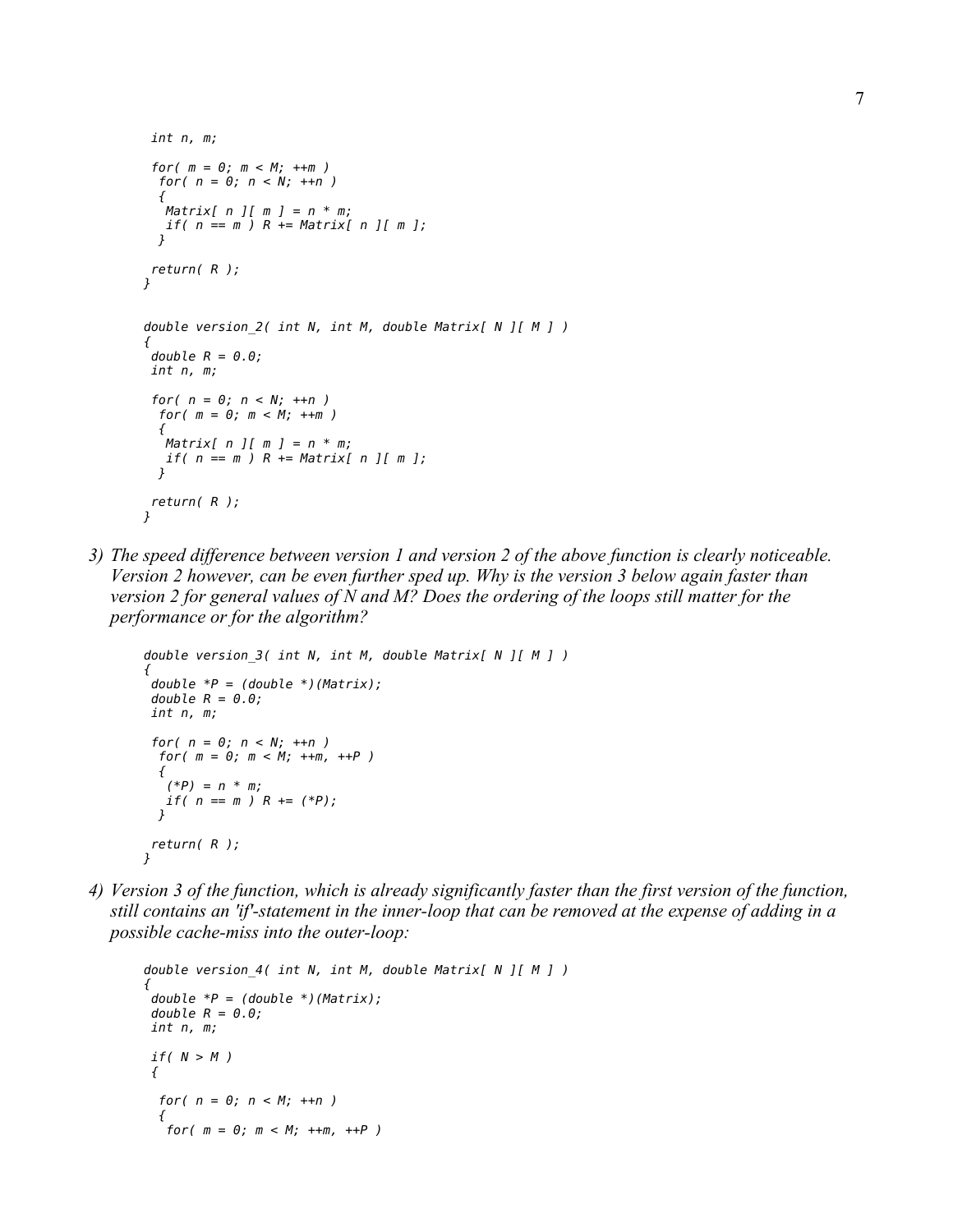```
 (*P) = n * m;
                             f^* if N > M this would segfault and */
  } /* therefore we broke the n-loop into */
                                /* two parts... */
  for( ; n < N; ++n )
   for( m = 0; m < M; ++m, ++P )
    (*P) = n * m;
 }
 else
  for( n = 0; n < N; ++n ) 
  {
   for( m = 0; m < M; ++m, ++P )
   (^{\ast}P) = n \times m; R += Matrix[ n ][ n ]; /* if M > N there is no segfault possible... */
 }
 return( R );
}
```
*What line of code introduces the cache-miss? Read about 'branch-prediction' at [http://en.wikipedia.org/wiki/Branch\\_predictor](http://en.wikipedia.org/wiki/Branch_predictor) and [http://en.wikipedia.org/wiki/Loop\\_unrolling.](http://en.wikipedia.org/wiki/Loop_unrolling) Compare the speedup obtained by using version 4 of the function. Why is this version still faster than version 3?*

- *5) Is it possible to rewrite version 4 of the function such that the cache-misses introduced are removed and at the same time still get rid of the unwanted conditional branch from the inner-loop from version 3? Hint: perhaps a loop can be split into three parts. What version of the function would you use in general?*
- *6) The following pointers can be used as a guideline to write fast codes on the x86 architectures. Try to explain why you should pay attention to each of them:*
	- *1. if-statements should be avoided in inner-loops and if they cannot, they should be made as predictable as possible.*
	- *2. memory accesses should be done linearly with increasing addresses and not randomly or with big strides.*
	- *3. multi-dimensional arrays should be accessed with a single index or pointer.*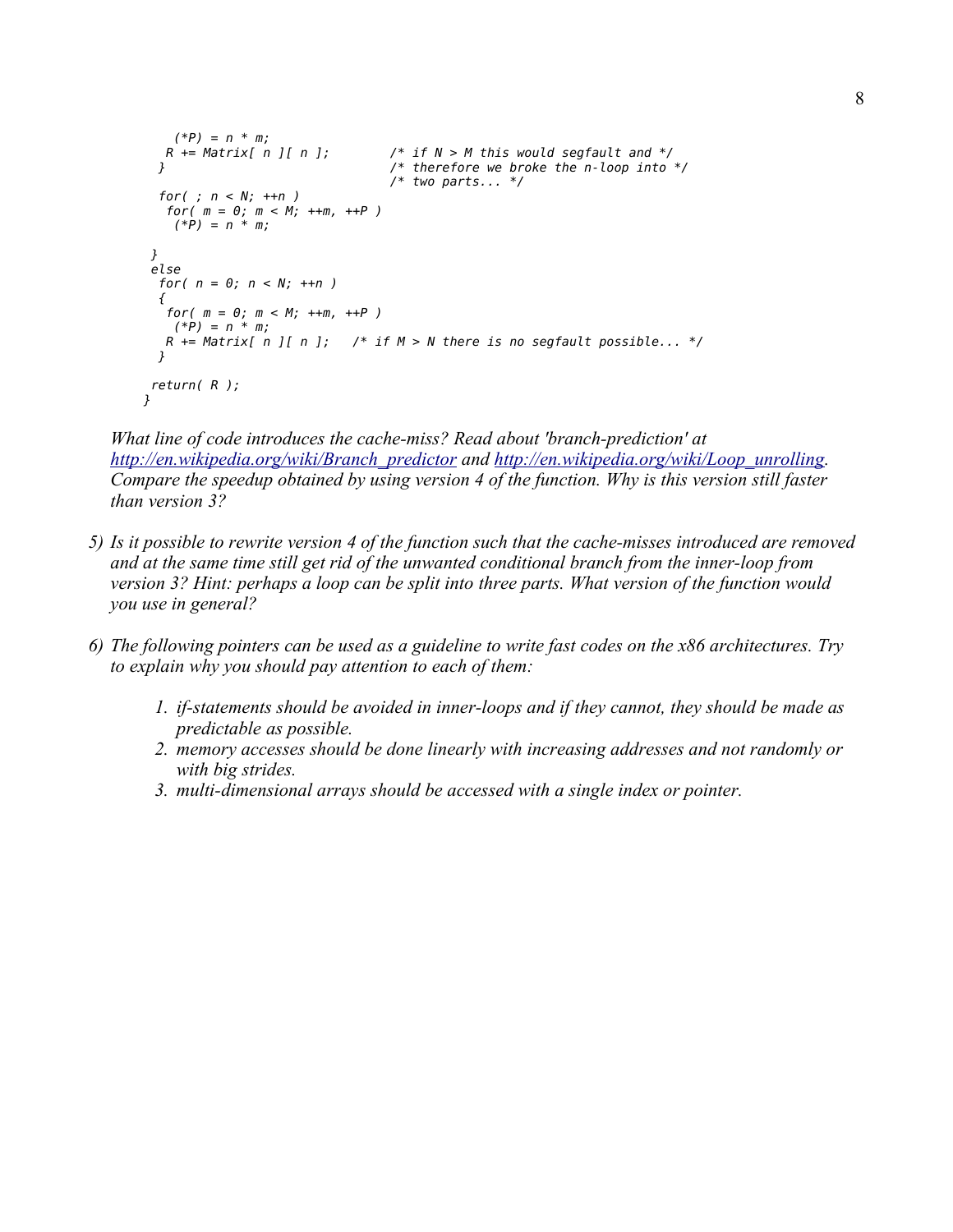## *Profiling SMDEP and optimizing the algorithm*

In the previous chapter you learned the basics of the x86 computer architecture and discovered some rules you should take into account when writing fast code. In this chapter we will actually try to optimize the SMDEP algorithm. This will be done in three steps; first we will locate the 'hot-spot' of the code by 'profiling' it, then some tricks will be used to optimize the algorithm, taking the knowledge of the previous chapter into account, finally we will try to use the correct compiler and compiler options to let the compiler generate an even more optimized code.

Usually when dealing with a code that does not show the right level of performance, optimizations are required only at specific places in the performance critical parts of the code. Finding the performance critical parts of a code, however, can be quite challenging if the code is big and complex. It would be very nice if there was a tool that would show exactly which parts of the code take most of the time during a typical run. This can be achieved by recompiling the code with so-called 'profiling support' enabled. For the GNU gcc compiler, this is achieved by adding the option '-pg' into the compiling and loading stages of the SMDEP program. This extra option will automatically include specific code into the executable to automatically 'sample' the program when it runs. Once the code has been completely recompiled with the option included, profiling is now done by just running the code. With the extra profiling support directly embedded into the executable, the run of the program is interrupted regularly. During each such an interrupt, the embedded profiling code determines in what subroutine the program was. Simple counters are used to determine what subroutine got interrupted the most. It is the most performance critical subroutine, in which the program spends most of the time, that will obviously show the highest counters at the end. After having performed a typical run with the profiler enabled executable, a special file 'gmon.out' is being created in which the profiling data is stored. The 'gmon.out' file cannot be read directly, it contains the binary data of the counters used in sampling the run. You can use the 'gprof' command to extract the data from the 'gmon.out' file:

```
# make
gcc -pg -c SMDEP.c
gcc -pg -c Vector.c
gcc -pg -c Particles.c
gcc -pg -c Integrator.c
gcc -pg -c LennardJones.c
gcc -o SMDEP.x -pg SMDEP.o Vector.o Particles.o Integrator.o LennardJones.o -lm
# ./SMDEP.x
...
... usual output of program
...
# gprof SMDEP.x gmon.out
Flat profile:
Each sample counts as 0.01 seconds.
  % cumulative self self total
 time seconds seconds calls us/call us/call name
                               54.72 4.89 4.89 10001 488.63 874.06 LennardJonesForces
 21.14 6.77 1.89 149504950 0.01 0.02 AbsVector
                                        0.00 DotVectors
  6.17 8.00 0.55 99999900 0.01 0.01 SubVectors
  5.44 8.48 0.49 102010000 0.00 0.00 ScalarVector
  3.59 8.80 0.32 53504950 0.01 0.01 AddVectors
  0.67 8.86 0.06 10000 6.01 883.89 IntegrateATimeStep
                          0.45 8.90 0.04 200 200.28 312.25 LennardJonesPotential
 0.45 8.94 0.04 main
  0.00 8.94 0.00 20000 0.00 0.00 KineticEnergy
  0.00 8.94 0.00 200 0.00 0.45 TotalKineticEnergy
  0.00 8.94 0.00 100 0.00 0.00 PrintParticle
  0.00 8.94 0.00 1 0.00 876.24 SetupParticles
```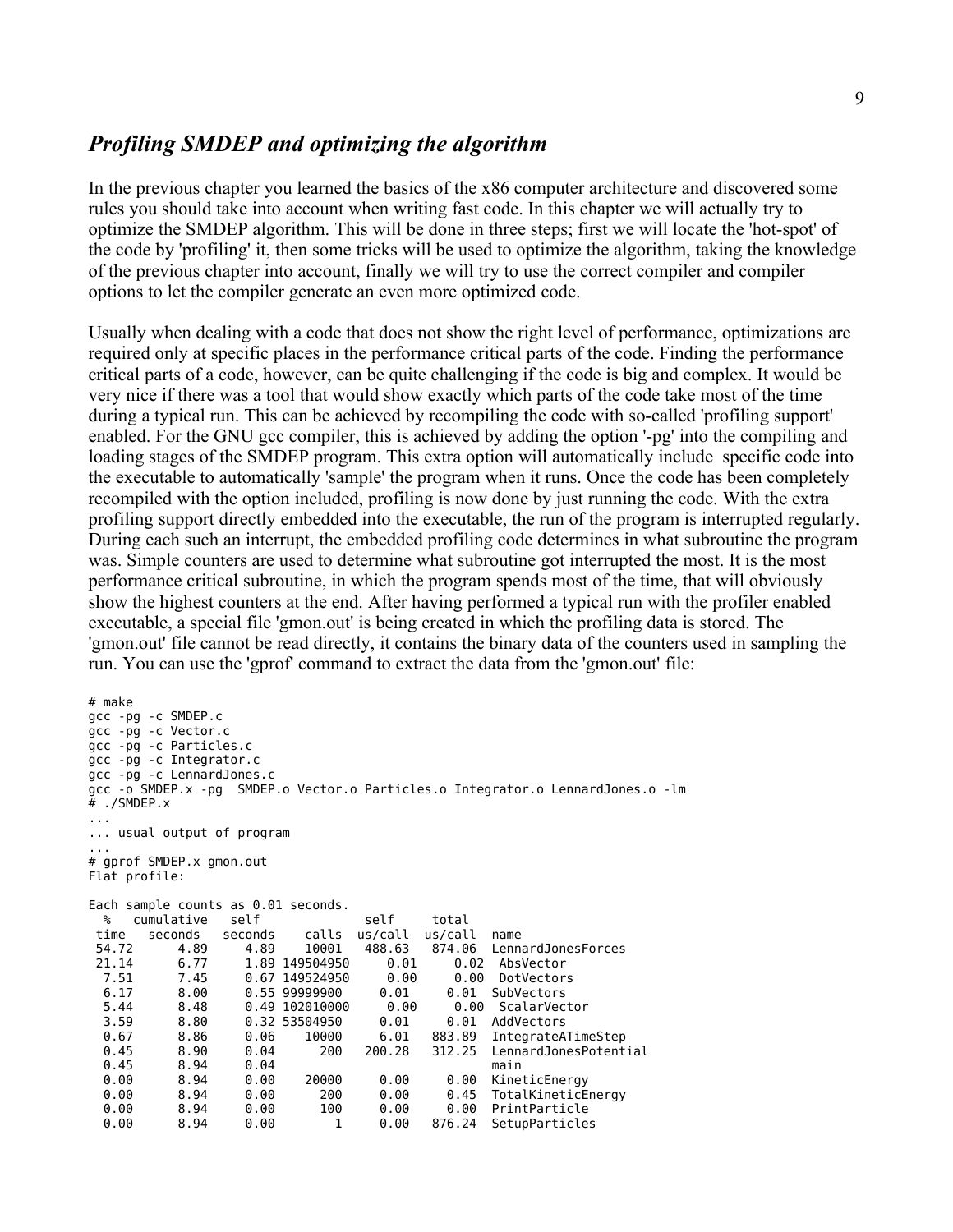```
 % the percentage of the total running time of the
time program used by this function.
cumulative a running sum of the number of seconds accounted
 seconds for by this function and those listed above it.
self the number of seconds accounted for by this
seconds function alone. This is the major sort for this
           listing.
calls the number of times this function was invoked, if
           this function is profiled, else blank.
self the average number of milliseconds spent in this
ms/call function per call, if this function is profiled,
           else blank.
 total the average number of milliseconds spent in this
ms/call function and its descendents per call, if this
           function is profiled, else blank.
name the name of the function. This is the minor sort
           for this listing. The index shows the location of
           the function in the gprof listing. If the index is
           in parenthesis it shows where it would appear in
           the gprof listing if it were to be printed.
...
... even more stuff 
...
```
Immediately clear from the profiling data is that most of the time (roughly 97%) is spent in the 'LennardJonesForces' subroutine. This was also expected beforehand because it is this part of the algorithm that does scale quadratic with the system size. Also clear is that the 'AbsVector' function is also called rather frequently. Probably because 'AbsVector' is called a lot from the 'LennardJonesForces' subroutine:

```
int LennardJonesForces( int N, Particle P[] )
{
 Vector r;
 int i, j;
 double k;
for( i = 0; i < N; ++i)
  P[ i ].F.X = P[ i ].F.Y = P[ i ].F.Z = 0.0;
 for( i = 0; i < N; ++i )
 for( j = i + 1; j < N; ++j )
   {
   r = SubVectors( P[ j ].r, P[ i ].r);k = 4.0 * LENNARDJONES_EPSILON * ( 12.0 * pow( LENNARDJONES_SIGMA / AbsVector( r ), 12.0 ) -
6.0 * pow( LENNARDJONES_SIGMA / AbsVector( r ), 6.0 ) ) / AbsVector( r );
 P[ i ].F = AddVectors( P[ i ].F, ScalarVector( k, r ) );
 P[ j ].F = SubVectors( P[ j ].F, ScalarVector( k, r ) );
   }
 return( 0 );
}
```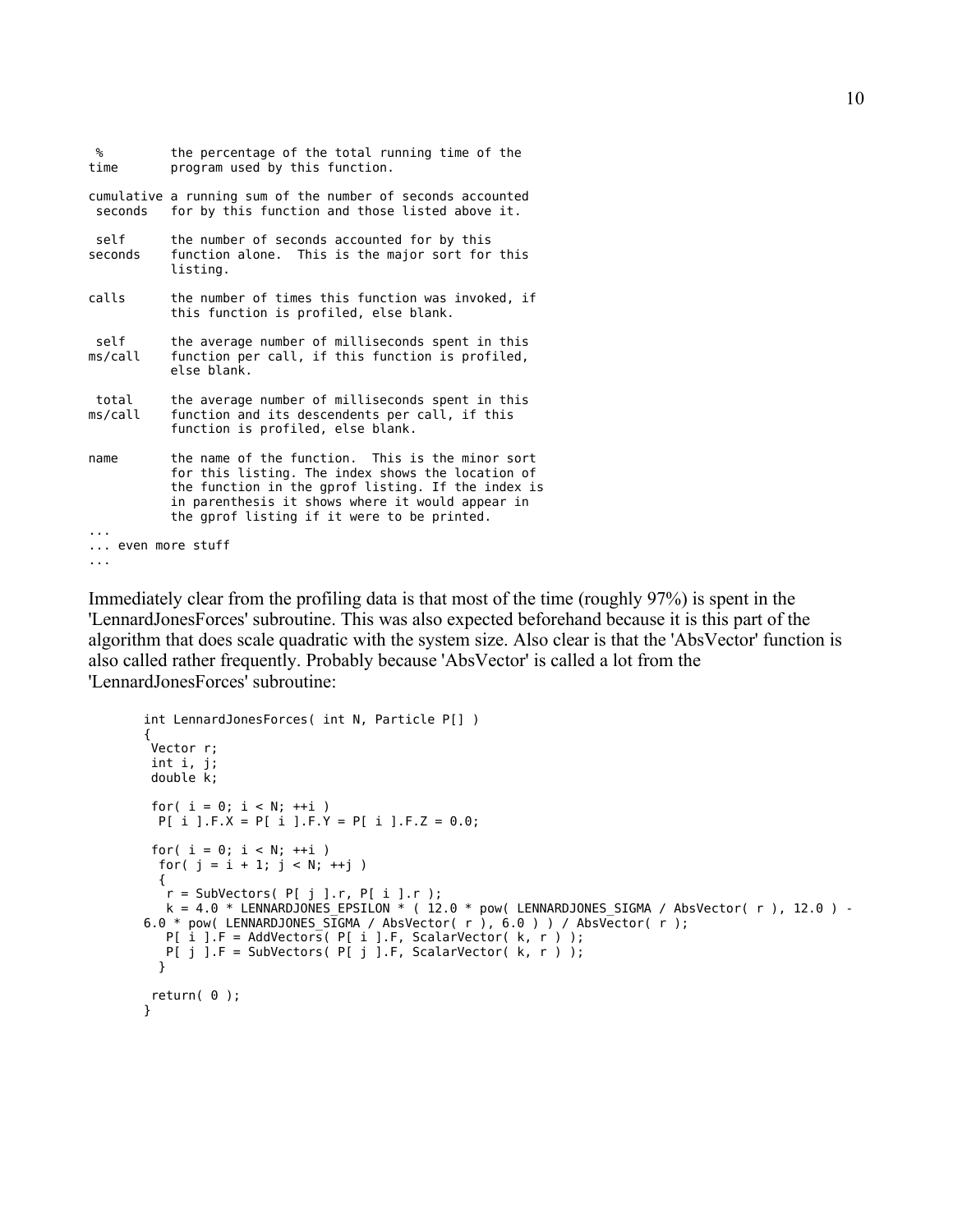#### *Questions and Exercises:*

- *1) Considering the rules learned in the previous chapter, do you expect any problems with the cache, prefetch queue or the pipe-line in the inner-loop of the 'LennardJonesForces' subroutine?*
- *2) Is it possible to remove some of the calls to 'AbsVector' from the 'LennardJonesForces', perhaps by using an extra variable, so that the subroutine performs better?*
- *3) Try to profile SMDEP yourself and compare with the following version of 'LennardJonesForces':*

```
int LennardJonesForces( int N, Particle P[] )
{
 Vector r;
 int i, j;
 double k, kk;
 for( i = 0; i < N; ++i )
  P[ i ].F.X = P[ i ].F.Y = P[ i ].F.Z = 0.0;
  for( i = 0; i < N; ++i )
 for(j = i + 1; j < N; ++j)
   {
    r = SubVectors( P[ j ].r, P[ i ].r );
 kk = 1.0 / AbsVector( r );
 k = 4.0 * LENNARDJONES_EPSILON * kk *( 12.0 * pow( LENNARDJONES_SIGMA * kk, 12.0 ) - 6.0 * 
pow(LENNARDJONES\_SIGMA * \overline{k}k, 6.0) );
   P[ i ].F = AddVectors( P[ i ].F, ScalarVector( k, r ) );
   P[ j ].F = SubVectors( P[ j ].F, ScalarVector( k, r ) );
 }
 return( 0 );
}
```
*What trick has been used to optimize the routine? What is the speedup? Did it help significantly? Did the number of calls to 'AbsVector' and the time spent on 'AbsVector' change? What line in the above version is probably the most time consuming and why?*

- *4) If you run the SMDEP program, with the above optimized version of 'LennardJonesForces', but also with the 'time' command you will notice a big difference in the actual time spent by the program and how much is accounted for by the profiler. Why is that? Is most of the time spent in 'LennardJonesForces' or something else?*
- *5) In the 'LennardJonesForces' subroutine, the 6th and12th power of 'LENNARDJONES\_SIGMA\*kk' is needed. The 12th power can be easily computed from the 6th power by squaring it. The 6th power is easily obtained by squaring the 3rd power of the value. The 'pow' function is actually not needed! This trick is used in the 'LennardJonesForces' version below:*

```
 int LennardJonesForces( int N, Particle P[] )
{
  Vector r;
  int i, j;
  double k, kk;
  for( i = 0; i < N; ++i )
   P[ i ].F.X = P[ i ].F.Y = P[ i ].F.Z = 0.0;
  for( i = 0; i < N; ++i )
   for( j = i + 1; j < N; ++j )
   {
```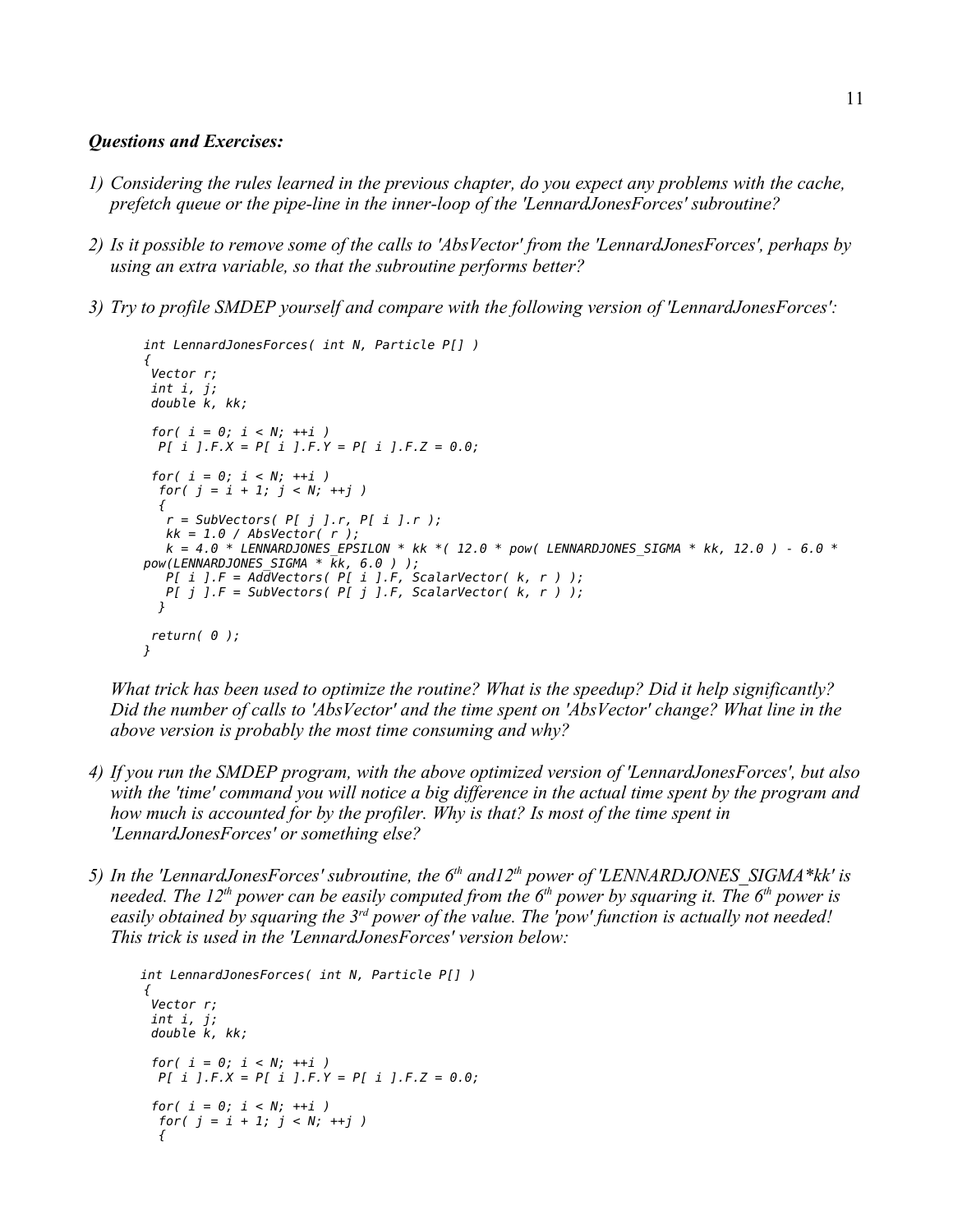```
 r = SubVectors( P[ j ].r, P[ i ].r );
   k = 1.0 / AbsVector( r );
   kk = LENNARDJONES_SIGMA * k;
  kk = kk * kk * kk; kk = kk * kk;
   k = 4.0 * LENNARDJONES_EPSILON * k * ( 12.0 * kk * kk - 6.0 * kk );
   P[ i ].F = AddVectors( P[ i ].F, ScalarVector( k, r ) );
   P[ j ].F = SubVectors( P[ j ].F, ScalarVector( k, r ) );
 }
 return( 0 );
}
```
*Profile SMDEP with this new version. Why does this code perform significantly better? Now remove the '-pg' profiling switches, recompile SMDEP and use the 'time' command to run SMDEP again. Did the performance improve? Would you keep the profiling code generated by the '-pg' switch in the program for big simulations once you are done profiling?*

In the above exercises you learned that profiling helps you to find the 'hot-spot' of the code. When having found the 'hot-spot' you can perhaps optimize it. Experience shows that if you can device a smarter or faster algorithm to your problem, you will gain the most, whatever other optimization tricks you can do. The first step in HPC is thus always to think about the algorithms you use! If, however, you cannot change the algorithm like was demonstrated in the 'LennardJonesForces' routine, you might still be able to use some of the rules from the previous chapter. In the SMDEP code this 'hand-optimizing' already lead to a measured speedup of about 3.6 for a simulation of a system with 100 particles on an 3.0GHz Intel EM64T Nocona Xeon CPU using GNU gcc 3.4.6. A speedup of 2.3 was found using gcc 4.8.5 on a 2.4 GHz AMD Epyc 7351 (the simulation only took 6.9 seconds).

After having picked the best algorithm and having performed the 'hand-optimization' of the hot-spot, the next step in speeding-up the code is to use correct compilers and flags during compiling. By default the GNU gcc compiler compiles with no optimization flags turned on and a significant extra speedup can be obtained by careful use of the available compiler switches. From experience, form all the possible options gcc offers, the most important ones are: -O2 and -O3, -march=xxx, -funroll-loops and fprofile-generate and -fprofile-use. More options can be found in the manual of GNU gcc. For the SMDEP code, use of the options '-O3 -march=nocona -fprofile-use' after having performed a test run with the options '-O3 -march=nocona -fprofile-generate', an extra speedup of about 2 was obtained (on the 3.0GHz Intel EM64T Nocona Xeon CPU using GNU gcc 3.4.6) making the code about 8 times faster in total! Tests on the 2.4 GHz AMD Epyc 7351 using '-O3 -march=native' with gcc 4.8.5 showed a simulation time of 2.5 seconds, so another speedup of 2.8 was found, making the total speedup so far about a factor of 6.3.

The use of the correct compiler switches can make a significant difference. Another significant speedup can often be obtained by using vendor specific compilers. On the Intel architectures, the Intel C/C++ and Fortran compilers are known generate faster codes than the GNU compiler suite. When using the Intel C/C++ compiler to compile SMDEP with the compiler flag '-fast', the 100 particle simulation takes only 2.6 seconds instead of the 7.1 seconds previously with the GNU gcc compiler (again on the 3.0 GHz EM64T Nocona Xeon using Intel icc 9.1)! This would make the total speedup of SMDEP of about 20!

If the original non-hand-optimized code is compiled with the Intel  $C/C++9.1$  compiler (without any optimization flags whatsoever) on the same Nocona box, the 100 particle simulation takes about 22.3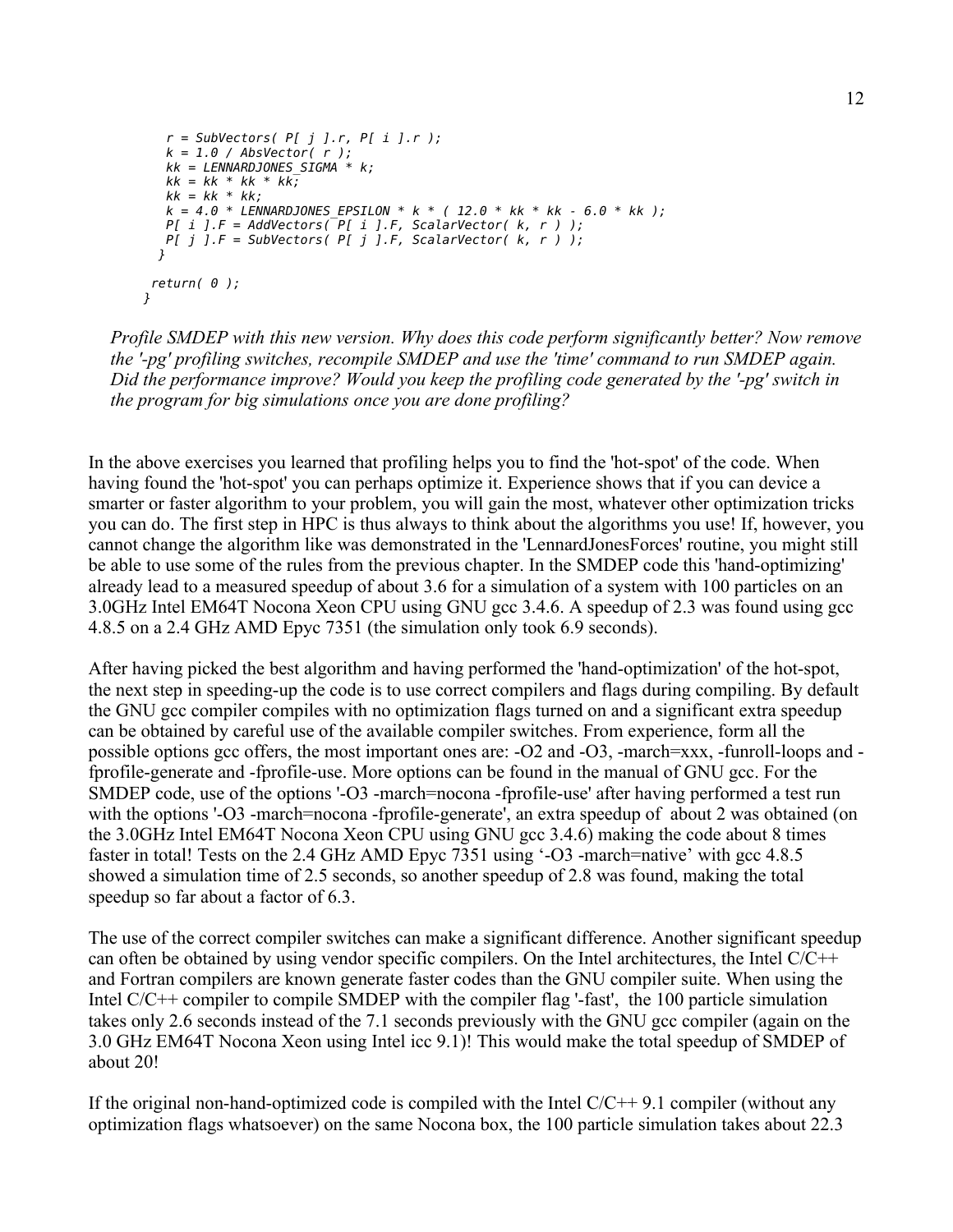seconds instead of the 49.2 seconds obtained for the original unoptimized GNU gcc compiled version. When compiling the original non-hand-optimized code with the Intel compiler, but now with using the '-fast' option, the 100 particle simulation takes only about 2.9 seconds in total! The mere use of the Intel compiler already shows a speedup of about 2 but the '-fast' flag really makes the code FAST! When using the profiled and hand-optimized routine with the Intel compiler but without the '-fast' flag or any other optimization flags, the SMDEP run takes about 15.2s on the Nocona box. The astonishing speedup of 20 in total is only obtained when using the Intel compiler with the '-fast' option and using the hand-optimized version of the algorithm. The hand-optimization still accounts for a 35% to 10% speedup when using the Intel compiler.

On the 2.4 GHz AMD Epyc 7351 using the Intel C/C++ 19.0.2.187 compiler, the 100 particle simulation took only 0.687 seconds when the '-fast -xHost' options were used. Compared to the use of gcc 4.8.5 with no options this is thus a speedup of  $\sim$ 10. Comparing to the gcc 4.8.5  $\cdot$ -O3 march=native', the Intel  $C/C++19.0.187$  compiler generates  $\sim$ 3.5 times faster code on the AMD Epyc machine. Disabling the hand optimized code, but using the '-fast -xHost' with the Intel  $C/C++$ 19.0.2.187 compiler on the Epyc, the simulation took 0.786 seconds. Clearly, already using more modern hardware together with decent compilers pays off significantly!

## *Questions and Exercises:*

- *1) Why would the Intel compiler be so much more efficient in optimizing than the GNU compiler?*
- *2) Read the manual pages of the GNU compiler suite. What (general) options are available for profiling and optimizing codes?*
- *3) Although for the Intel compilers the profiling and hand-optimizing did not lead to a similar significant speedup as was obtained with GNUs gcc, but it did not hurt either. Why? In general, would you still profile and hand-optimize your code?*
- *4) Run the SMDEP code on your box with your GNU gcc compiler and see what speedups you get*  when changing compiler flags. Make a table that shows the execution time of SMDEP when the *option is used and when no options are used. Try to use the '-fprofile-generate' and '-fprofile-use' compiles together with a test run. Did that help?*
- *5) What sort of optimizations can you leave to your compiler in general and why? Explain this with the knowledge you obtained from the previous chapter about the x86 computer architecture.*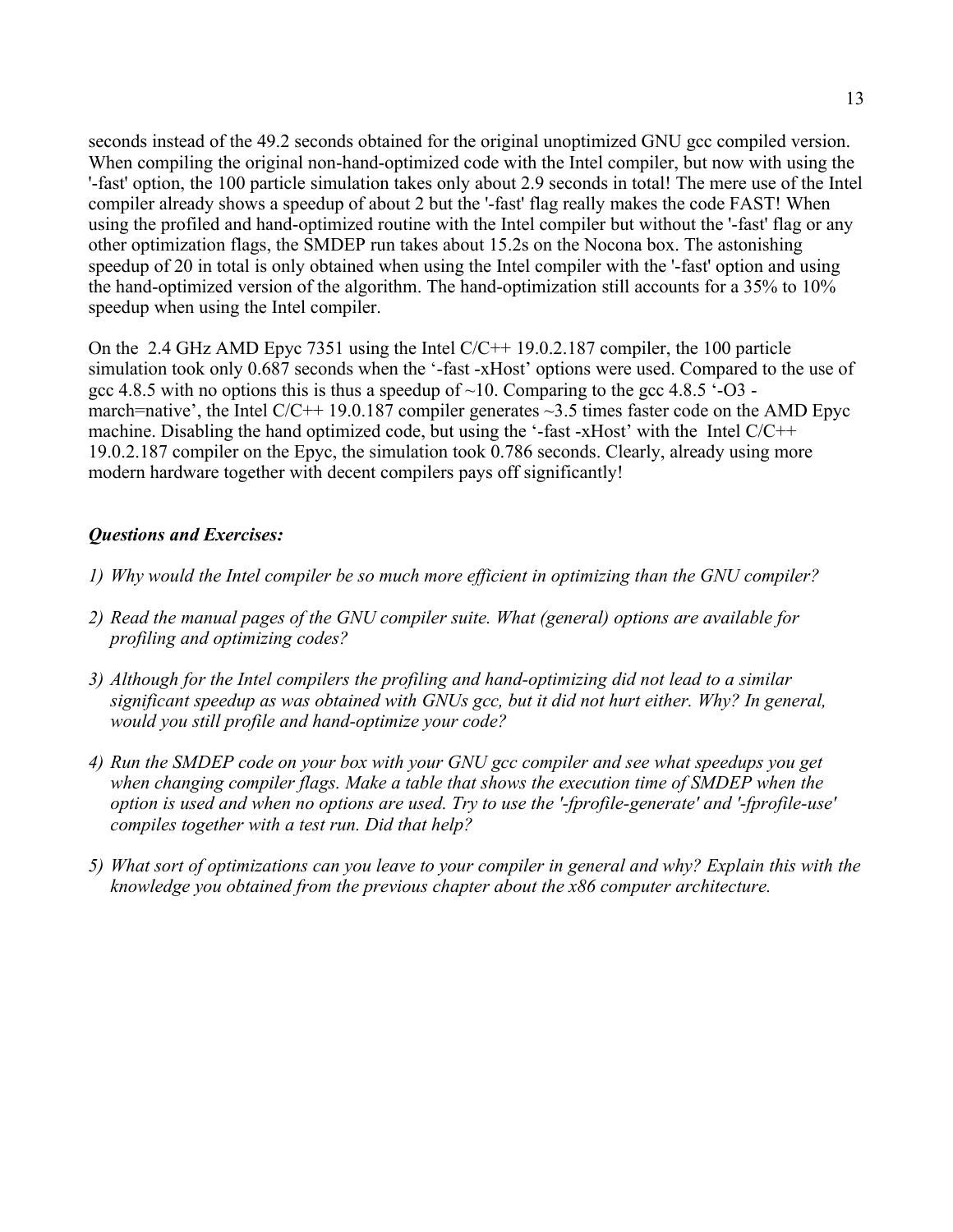## *Parallelizing SMDEP with OpenMP*

In the previous chapter you learned that by profiling, hand-optimizing and carefully compiling the code with the correct compiler and flags, you can get a significant improvement in performance. The SMDEP program became 20 times faster on the Nocona system. The 20 times speedup means that the number of particles of the system to be simulated can be taken about 5 times bigger already. The 5000 particle simulation is now probably within reach on your desktop! The 10000 number of particles simulation will take 4 times the time of the 5000 particle simulation and probably is still a bit to much for just a desktop (although if you run it overnight, you might be able to finish it already). Using more modern server hardware and compilers already pushes your limits further. In this chapter you will learn how to be able to actually do 10000 or more particle simulations by taking the next step in HPC and by parallelizing the SMDEP algorithm. However, before indulging into the technicalities of parallelizing SMDEP, first some general notes about parallel programming.

When it comes to running a program in parallel, one has to realize that it is not possible to completely parallelize a program up to 100%. This is easily understood; OpenMP programs start as a serial program, as will be explained below. Also note that if a program is assumed to be completely parallelized, the individual tasks performed in parallel should be completely independent and can be treated as several smaller independent serial tasks. Parallel programs that do consists of independent tasks are often called 'embarrassingly parallel'. In general, parallel programs cannot be divided into completely independent tasks and therefore cannot be 100% parallel by nature. Even more important, a direct consequence of this fact is expressed through the so-called "Amdahl's Law" [\(http://en.wikipedia.org/wiki/Amdahls\\_Law\)](http://en.wikipedia.org/wiki/Amdahls_Law).

Amdahl's law states that for a program that has been parallelized for P%, the maximum speedup by using more CPUs is theoretically limited to  $1/(1-P)$ . It also states that if you use N CPUs, you'll obtain a total speedup of  $1/[(1-P)+P/N]$ . At [http://en.wikipedia.org/wiki/Amdahls\\_Law](http://en.wikipedia.org/wiki/Amdahls_Law) a nice picture is shown for several different values of P and N. Clearly, even when P=0.95, the maximum speedup is only 20 and this is only more or less achieved by using 512 CPUs! Keep also in mind, Amdahl's Law assumes that the parallel part of the program is perfectly parallel and no time is lost in communicating or synchronization between the individual CPUs. In practice this is not the case and deviations from Amdahl's Law are not uncommon often making things worse than already stipulated by the law itself.

In the previous chapter you profiled the SMDEP code and noticed that about 97% of the time is spend in the 'LennardJonesForces' routine when simulating a system of 100 particles. If we were to perfectly parallelize the 'LennardJonesForces' subroutine, the use of 4 CPUs would give us a speedup of about 3.7. To be able to do the 10000 particle simulation, we would thus need 4 CPUs. We would be able to run such simulations just by parallelizing, however, we also know beforehand that the maximum speedup will be 33 and no more. It is not feasible to go yet another order of magnitude further in system size. Probably, systems of about 25000 particles are still possible by using more and more CPUs, however the 100000 particle simulations probably remain out of scope. Only by parallelizing even more of SMDEP and by using faster hardware, such systems can be tackled in practice, but simulations will take days!

When it comes to parallelizing codes, two methods exists. The first method parallelizes by running the same program on different computers and allow the program to communicate between the different instances of it. Parallelizing through this method entails the use of a communication library like MPI (Message Passing Interface, [http://en.wikipedia.org/wiki/Message\\_Passing\\_Interface\)](http://en.wikipedia.org/wiki/Message_Passing_Interface). As a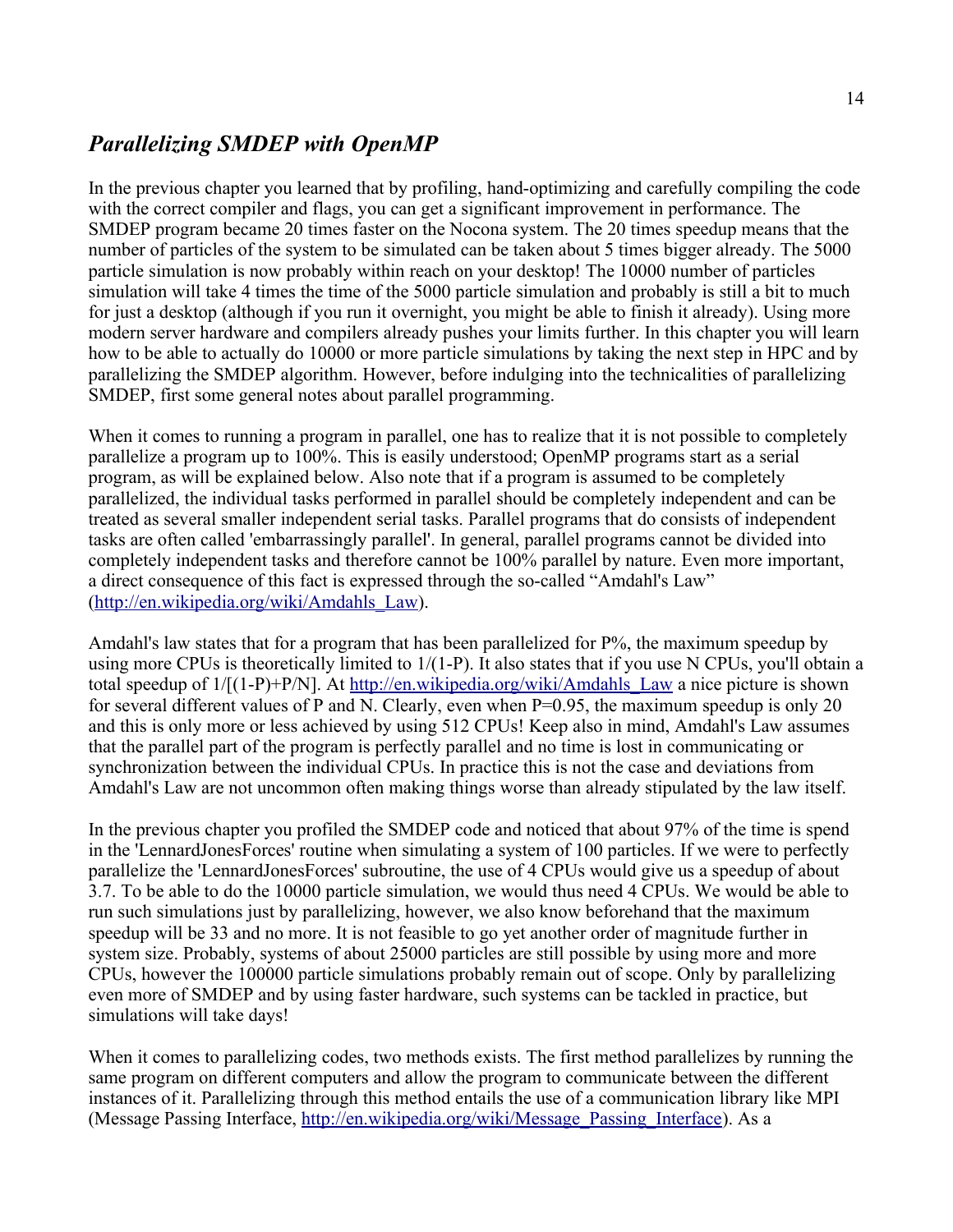programmer you have to specifically program calls to the MPI library. Calls to routines like 'MPI\_Send' and 'MPI\_Receive' allow the program to send messages to instances of itself and to synchronize those instances. As is nicely demonstrated by the 'hello world' example at [http://en.wikipedia.org/wiki/Message\\_Passing\\_Interface,](http://en.wikipedia.org/wiki/Message_Passing_Interface) the inclusion of MPI calls and to parallelize the program means that the program changes significantly. Calls have to be directly coded into the algorithms to pass messages and often it will be the case that parallelizing with MPI boils down to an 'all or nothing' situation. Meaning, you either completely parallelize the complete code using MPI, or you don't, but it is often impossible to just parallelize a single routine like 'LennardJonesForces' within SMDEP.

### *Exercises and Questions:*

*1) Inspect the 'Hello world' example at [http://en.wikipedia.org/wiki/Message\\_Passing\\_Interface.](http://en.wikipedia.org/wiki/Message_Passing_Interface) Try to install OpenMPI on your linux workstation, use the command 'mpicc' to compile the 'Hello world' example program and try to run it with 'mpirun' using two processes.* 

Parallelizing SMDEP with MPI is not impossible, but it does introduce some extra complexity. Also, MPI introduces communication between the instances of the program and depending on the type of communication fabric between the CPUs, time will be spend on communicating. For a standard gigabit ethernet networks [\(http://en.wikipedia.org/wiki/Ethernet\)](http://en.wikipedia.org/wiki/Ethernet), the fabric does allow for a full gigabit of bandwidth, but at the same time, introduces a latency of more than 10 microseconds (http://en.wikipedia.org/wiki/Latency %28engineering%29). For HPC codes that need to communicate or synchronize a lot between different instances, the communication overhead and latency will actually become more important than the actual bandwidth of the network connecting the CPUs or nodes of a Supercomputer. Remember, latency cannot be lowered by parallelization and is therefore more of a component in the serial fraction of a code!

For parallelizing SMDEP, another parallelization method is actually preferred to begin with. The method we will use within SMDEP will be far less intrusive to the code, is especially suitable for running SMDEP on multiple cores and CPUs within a single computer [\(http://en.wikipedia.org/wiki/Shared\\_memory\)](http://en.wikipedia.org/wiki/Shared_memory) and facilitates an SMP (Symmetric Multi Processing [http://en.wikipedia.org/wiki/Symmetric\\_multiprocessing\)](http://en.wikipedia.org/wiki/Symmetric_multiprocessing) approach. The AMD Epyc machine SMDEP has been tested on provides 32 real cores in a single server. Nowadays it is not uncommon to have 24 to 64 cores in a single high-end HPC compute node!

The OpenMP [\(http://en.wikipedia.org/wiki/Openmp\)](http://en.wikipedia.org/wiki/Openmp) method of parallelizing allows for gradually parallelizing SMDEP routine by routine and our first attempt at it will not alter the original code except for only two lines! Even more, after having changed these two lines and thus having parallelized SMDEP, the resulting code can still be run serially if needed. With MPI codes this has to be specifically taken care of within the algorithm. A good introduction into OpenMP can be found at [http://hpc.llnl.gov/tuts/openMP.](http://hpc.llnl.gov/tuts/openMP/) Further resources on OpenMP can be obtained at [http://www.openmp.org.](http://www.openmp.org/) Please check these resources before continuing with the next exercises.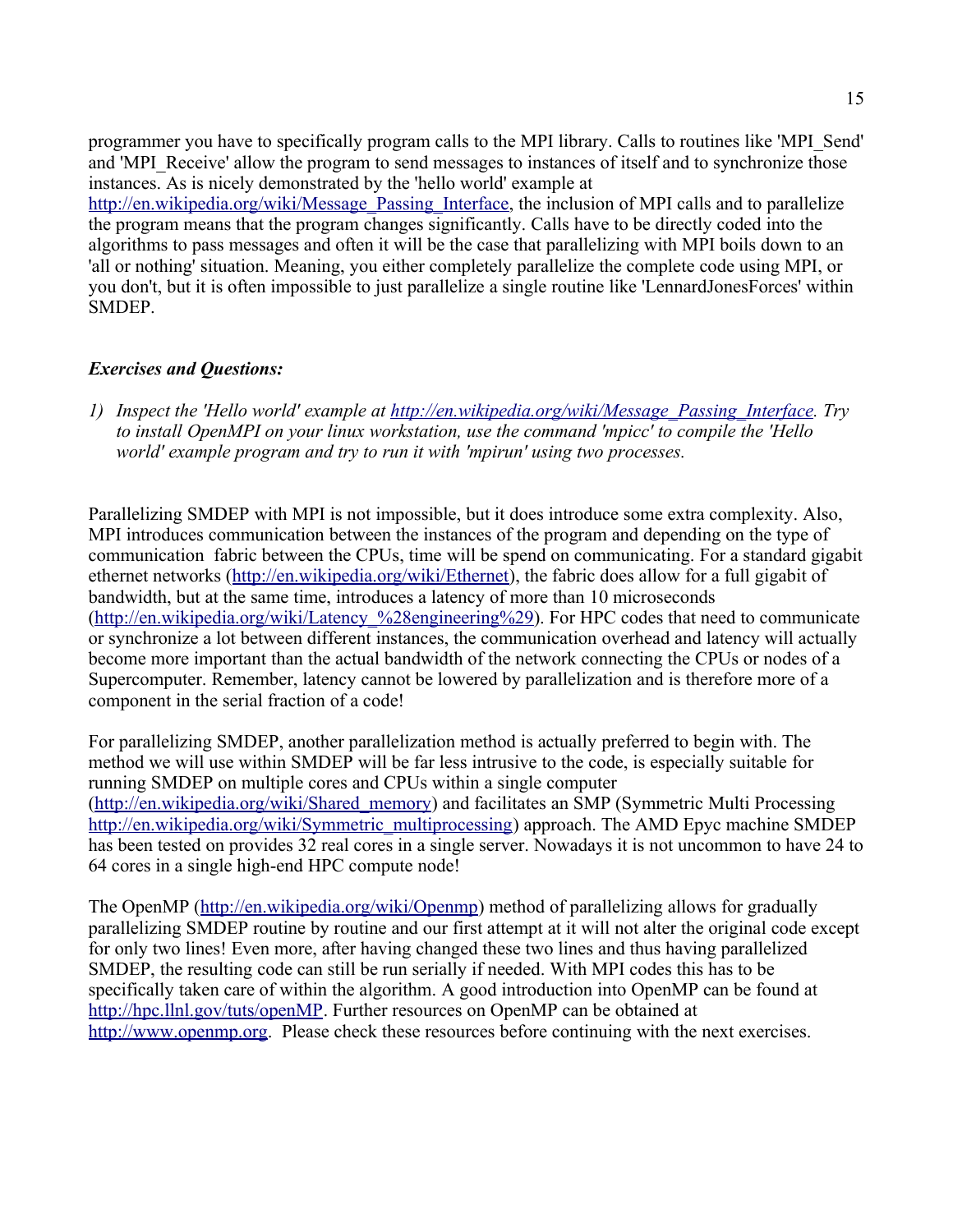### *Exercises and Questions:*

- 1) *Read the OpenMP tutorial at [http://hpc.llnl.gov/tuts/openMP/.](http://hpc.llnl.gov/tuts/openMP/) What line needs to be included into 'LennardJonesForces' to let multiple threads share the load of calculating the needed forces.*
- *2) Currently the loop in 'LennardJonesForces' loops over pairs of particles and for each pair it computes the contribution of the force to each of the two particles involved. Could there be a problem with this when running the outer-loop with multiple threads?*
- 3) *Read about 'race-conditions' at [http://en.wikipedia.org/wiki/Race\\_condition.](http://en.wikipedia.org/wiki/Race_condition) Just adding the '#pragma omp parallel for' line above the outer-loop in 'LennardJonesForces' as it is now, will result into a race condition. Clearly if thread n deals with pair m, the pair between particles i and j, thread n+1 could be dealing with a pair k that also involves either particle j or i. This can happen because the outer-loop updates the force of two particles within a single iteration. How could this be solved so that the hidden race-condition is removed?*
- *4) Below is given a version of the 'LennardJonesForces' routine without any race-conditions. Adjust the SMDEP code to include this version, recompile SMDEP using the GNU gcc compiler and include OpenMP support by adding the compiler flag '-fopenmp' at the compiling and loading stages. Set the number of threads to be used by SMDEP to 2 by using the OMP\_NUM\_THREADS environment variable. Determine the speedup. If you do not have a quad / dual core or a hyperthreading enabled desktop yet, just use a single thread and determine if the OpenMP enabled code is slower than the original serial code. Also inspect the timings in 'scaling\_results.txt'.*

```
int LennardJonesForces( int N, Particle P[] ) 
{ 
 Vector r; 
 int i, j; 
 double k, kk; 
#pragma omp parallel for private(i,j,r,k,kk) 
 for( i = 0; i < N; ++i ) 
 { 
 P[ i ].F.X = P[ i ].F.Y = P[ i ].F.Z = 0.0; 
for( j = 0; j < N; ++j)
   if( i != j ) { 
   r = SubVectors(P[j], r, P[i], r); k = 1.0/AbsVector(r); kk = LENNARDJONES SIGNA*k;kk = kk*kk*kk; kk = kk*kk; k = 4.0*LEMNARDJONES EPSILON*k*(12.0*kk*k - 6.0*kk); P[i].F = AddVectors(P[i].F,ScalarVector(k,r)); 
   } 
 } 
 return( 0 ); 
}
```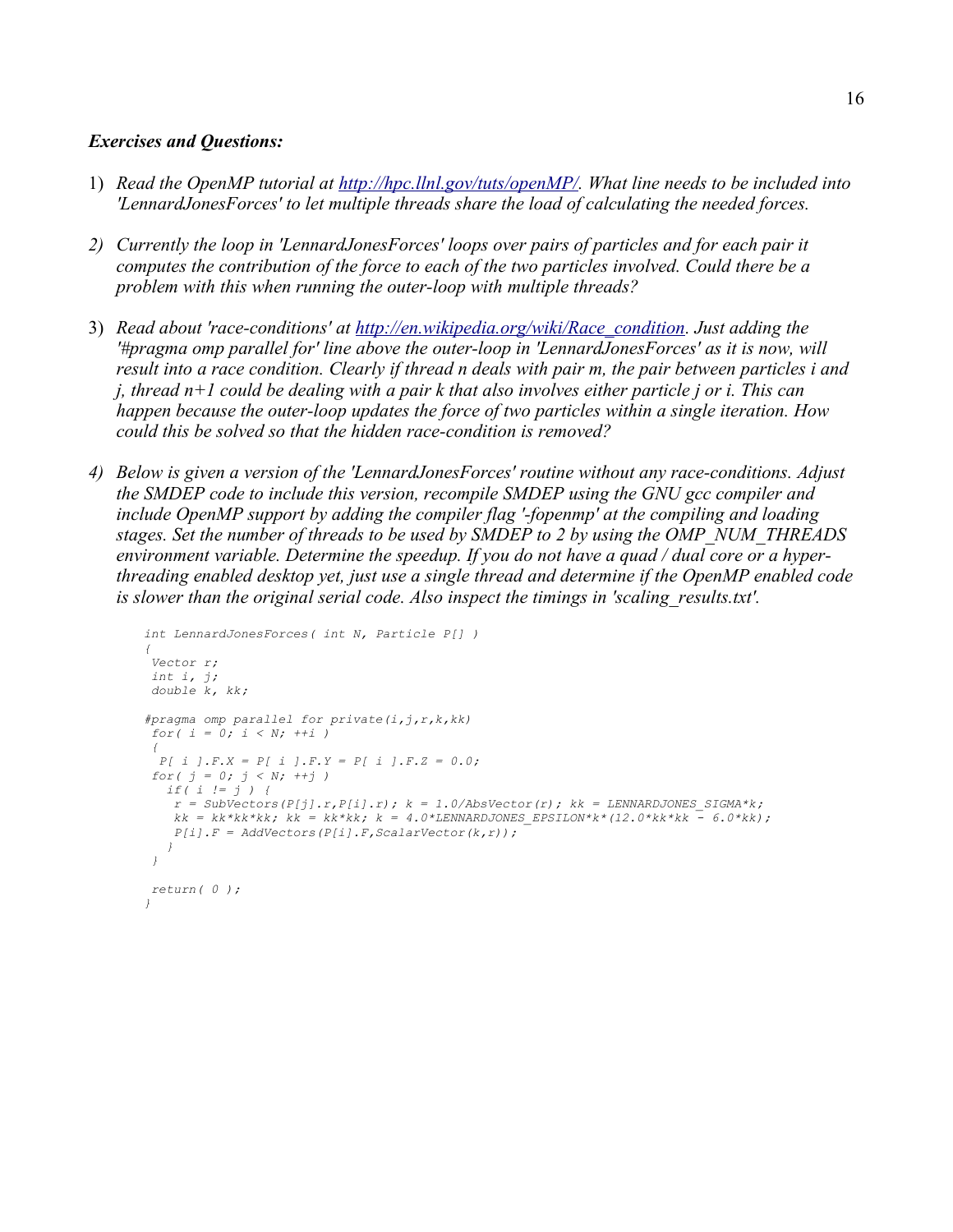## *Running SMDEP on Beowulf clusters*

Having parallelized SMDEP with OpenMP in the previous chapter, the 10000 particle simulations came within reach, though at least 5 CPUs will be needed. With the current implementation, SMDEP can easily run on a single quad-core desktop, but it will take some time and probably the desktop cannot be used for anything else at the time SMDEP is running on it. Having a collection of desktops with multiple cores would easily allow for running several simulations at once, but it would be really nice if you had a bunch of dual processor servers with multiple cores, plenty of memory and ample disk-space especially reserved for doing the SMDEP calculations. Like the AMD Epycs. Now, if these servers are also connected with each-other by a local network and a central job scheduler is used, the concept of a Beowulf cluster (http://en.wikipedia.org/wiki/Beowulf %28computing%29) is obtained.

Beowulf clusters have been built by many and from many different types of hardware. Currently, if you inspect the already mentioned Top500 list, most supercomputers are actually clusters built from commodity hardware. Beefy Intel or AMD servers, equipped with 16 or more cores are nowadays affordable and manageable for scientific groups. Often one uses 1 or 10 gigabit Ethernet or perhaps even Infiniband [\(http://en.wikipedia.org/wiki/Infiniband\)](http://en.wikipedia.org/wiki/Infiniband) as the interconnect between the nodes, facilitating the possibility to run MPI programs across the nodes. Using such a Beowulf is not complicated once you know how to work with a job scheduler or queue manager [\(http://en.wikipedia.org/wiki/Job\\_scheduler\)](http://en.wikipedia.org/wiki/Job_scheduler). Clearly, you will not be the only user of the cluster and some coordination will need to take place to manage the jobs of users . The queue manager takes care of that and using it is the subject of this chapter.

In this course the SLURM [\(https://slurm.schedmd.com/documentation.html\)](https://slurm.schedmd.com/documentation.html) batch-manager will be investigated. Although many other batch-managers exists, they all work more or less the same way and offer similar functionalities. Using SLURM is rather easy and is being used more and more often (also on the Dutch supercomputer Cartesius: [https://userinfo.surfsara.nl/systems/cartesius/usage/batch](https://userinfo.surfsara.nl/systems/cartesius/usage/batch-usage)[usage\)](https://userinfo.surfsara.nl/systems/cartesius/usage/batch-usage). The basic steps involved are writing a script to perform your calculation, submitting the script with 'sbatch', checking the queues with 'squeue' or 'sinfo' and perhaps killing jobs with 'scancel':

```
[mark@epyc ~]$ cd SMDEP/
[mark@epyc SMDEP]$ cat Makefile 
# Basic makefile for SMDEP code...
# The flags to use in compiling and loading...
CC = qccCFLAGS = -03 -fopenmp -march=native -D FAST -D OMP
LDFLAGS = -fopennp# All the .o needed in this program...
OBJS = SMDEP.o Vector.o Particles.o Integrator.o LennardJones.o
# Rule to make .o from .c files...
%.o : %.c
       ${CC} ${CFLAGS} -c $<# Rule to make SMDEP.x from all .o files...
SMDEP.x : ${OBJS}
       ${CC} -o SMDEP.x ${LDFLAGS} ${OBJS} -lm
# Rule to clean up crap...
clean :
      rm -rf ${OBJS} SMDEP.x gmon.out
[mark@epyc SMDEP]$ make
gcc -O3 -fopenmp -D__FAST__ -c SMDEP.c
gcc -O3 -fopenmp -D__FAST__ -c Vector.c
gcc -O3 -fopenmp -D__FAST__ -c Particles.c
```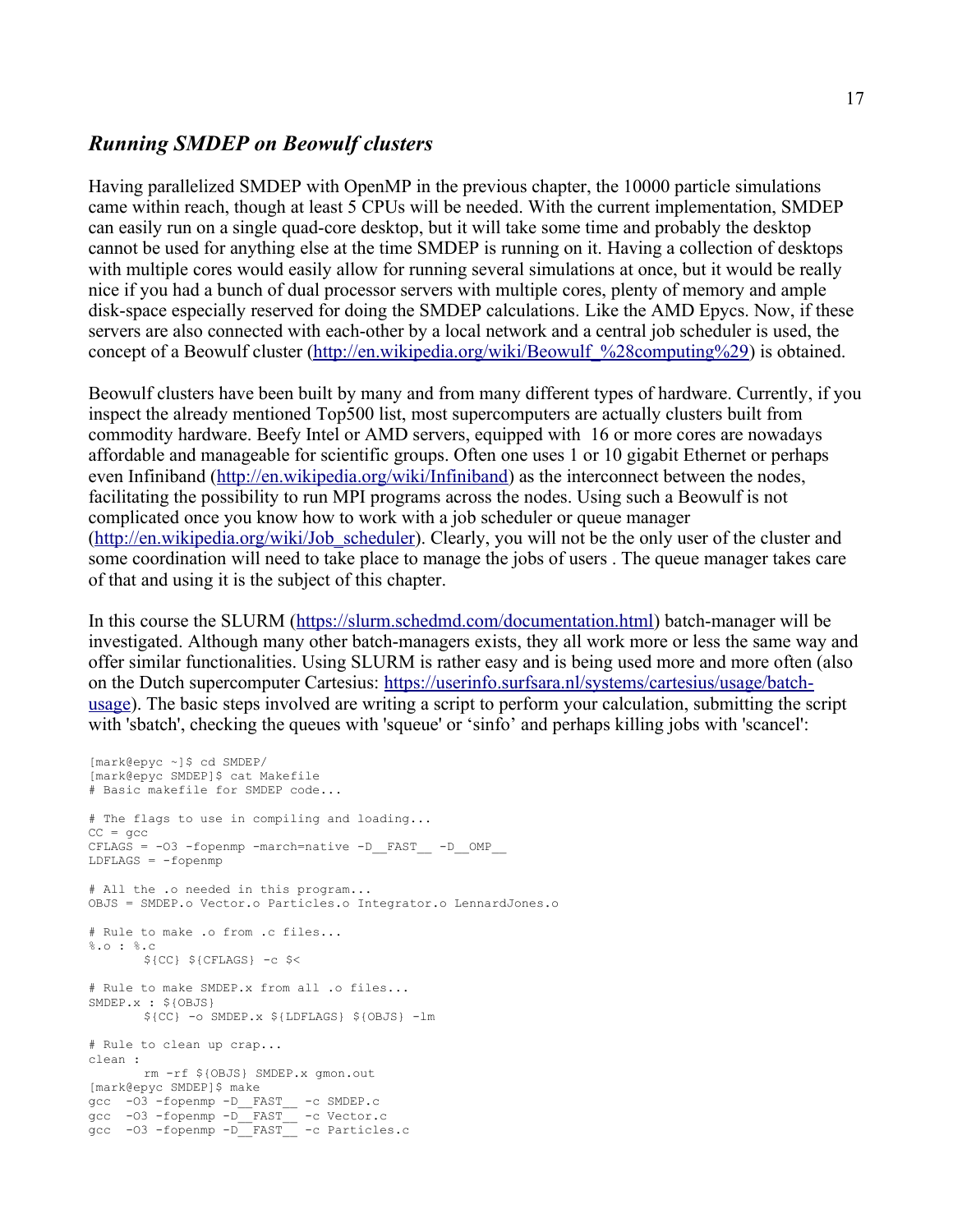```
gcc -O3 -fopenmp -D__FAST__ -c Integrator.c
gcc -O3 -fopenmp -D__FAST__ -c LennardJones.c
LennardJones.c: In function 'LennardJonesForces':
LennardJones.c:53:4: warning: #warning Using profiled code... [-Wcpp]
  # warning Using profiled code...
\sim \simgcc -o SMDEP.x SMDEP.o Vector.o Particles.o Integrator.o LennardJones.o -lm
[mark@epyc SMDEP]$ cat SMDEP.job 
#!/bin/bash
export OMP_NUM_THREADS=8
${HOME}/SMDEP/SMDEP.x > output
[\text{mark@epyc} SMDEP]$ sbatch -t 2:00:00 -N 1 -n 1 -c 8 ./SMDEP.job
Submitted batch job 96622
[mark@epyc SMDEP]$ ls
Integrator.c Integrator.o LennardJones.h Makefile Particles.c Particles.o slurm-
96622.out SMDEP.job SMDEP.x Vector.h
Integrator.h LennardJones.c LennardJones.o output Particles.h scaling_results.txt SMDEP.c 
SMDEP.o Vector.c Vector.o
[mark@epyc SMDEP]$ cat slurm-96622.out 
[mark@epyc SMDEP]$ sinfo
PARTITION AVAIL TIMELIMIT NODES STATE NODELIST
normal* up 7-00:00:00 1 resv Z5R1U11
normal* up 7-00:00:00 1 mix Z5R1U12
normal* up 7-00:00:00 24 alloc Z5R1U[5-10,13-30]
[mark@epyc SMDEP]$ squeue -u mark
 JOBID PARTITION NAME USER ST TIME NODES NODELIST(REASON)
 96543 normal VASP544_ mark PD 0:00 1 (Priority)
             96542 normal VASP544<sup>--</sup> mark PD 0:00 1 (Priority)<br>96541 normal VASP544<sup>--</sup> mark PD 0:00 1 (Priority)<br>96513 normal VASP535<sup>-</sup> mark R 3:13:52 1 Z5R1U10
 96541 normal VASP544_ mark PD 0:00 1 (Priority)
 96513 normal VASP535_ mark R 3:13:52 1 Z5R1U10
             96513 normal VASP535_ mark R 3:13:52 1 25R1U10<br>96512 normal VASP535_ mark R 3:26:55 1 Z5R1U18<br>96511 normal VASP535_ mark R 3:29:35 1 Z5R1U10<br>96511 normal VASP535_ mark R 3:29:35 1 Z5R1U10
             96511 normal VASP535 mark R 3:29:35 1 Z5R1U10<br>96510 normal VASP535 mark R 3:29:41 1 Z5R1U10
 96510 normal VASP535_ mark R 3:29:41 1 Z5R1U10
 96509 normal VASP535_ mark R 3:33:40 1 Z5R1U10
             96508 normal VASP535<br>
96507 normal VASP535<br>
96506 normal VASP535<br>
96506 normal VASP535<br>
mark R 4:29:19 1 Z5R1U13
 96507 normal VASP535_ mark R 3:47:02 1 Z5R1U18
 96506 normal VASP535_ mark R 4:29:19 1 Z5R1U13
             96505 normal VASP535_<br>96504 normal VASP535_ mark R 4:48:26 1 Z5R1U26
             96504 normal VASP535_<br>96503 normal VASP535_ mark R 4:57:50 1 Z5R1U26
                                           mark R 4:57:50 1 Z5R1U26<br>mark R 5:11:30 1 Z5R1U6
             96502 normal vibricist<sub>2</sub> mark R 5:11:30<br>96502 normal VASP535 mark R 5:18:38
             96501 normal VASP535_ mark R 5:18:38 1 Z5R1U13<br>96500 normal VASP535_ mark R 5:36:47 1 Z5R1U13<br>96499 normal VASP535 mark R 5:44:27 1 Z5R1U6
 96500 normal VASP535_ mark R 5:36:47 1 Z5R1U13
 96499 normal VASP535_ mark R 5:44:27 1 Z5R1U6
             96499 normal VASP535_<br>
96498 normal VASP535_ mark R 5:51:23 1 Z5R1U6<br>
96497 normal VASP535_ mark R 5:51:51 1 Z5R1U6
 96497 normal VASP535_ mark R 5:51:51 1 Z5R1U6
 96496 normal VASP535_ mark R 6:25:32 1 Z5R1U12
 96540 normal VASP544_ mark R 8:15 1 Z5R1U13
 96539 normal VASP544_ mark R 29:52 1 Z5R1U17
 96538 normal VASP544_ mark R 52:00 1 Z5R1U17
 96534 normal VASP544_ mark R 1:33:12 1 Z5R1U5
 96535 normal VASP544_ mark R 1:33:12 1 Z5R1U5
             96535 1101 normal VASP544_ mark R 1:33:12 1 Z5R1U18<br>96536 normal VASP544_ mark R 1:33:12 1 Z5R1U18<br>96537 normal VASP544_ mark R 1:33:12 1 Z5R1U18
 96537 normal VASP544_ mark R 1:33:12 1 Z5R1U18
 96533 normal VASP544_ mark R 1:54:50 1 Z5R1U26
              96533 normal VASP544<sup>--</sup> mark R 1:54:50 1 Z5R1U26<br>96532 normal VASP544<sup>--</sup> mark R 2:59:45 1 Z5R1U26<br>96531 normal VASP544<sup>--</sup> mark R 3:09:18 1 Z5R1U17
             96531 normal VASP544_<br>96530 normal VASP544_
              96531 normal VASP544_ mark R 3:09:18 1 Z5R1U1<br>96530 normal VASP544_ mark R 3:10:48 1 Z5R1U5
```
[mark@epyc SMDEP]\$

In the above example a simple job script is created which will set the OMP\_NUM\_THREADS correctly to 8. When submitting the job, the parameters given to 'sbatch' specifies the maximum amount of 'wall time' this job may take (2 hours) and the number of cores, tasks and nodes it will use (8 cores per task, 1 task on 1 node). After successfully finishing the job, the output and errors are collected in the files 'output' and 'slurm-96622.out' respectively.